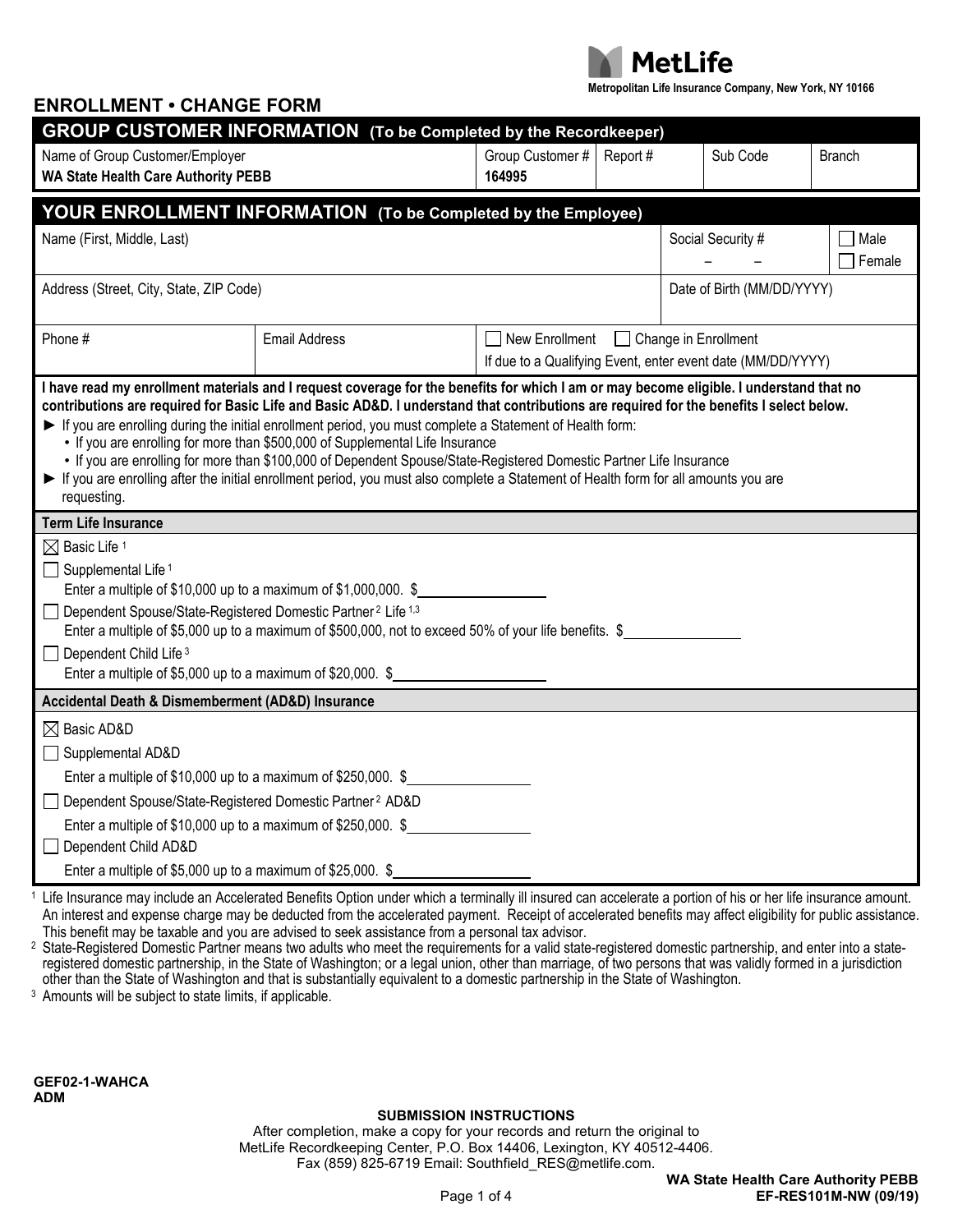

**Metropolitan Life Insurance Company, New York, NY 10166**

| <b>Smoking Status Information</b>                                                                                                                                                  |                            |                               |                                                          |  |  |  |  |  |
|------------------------------------------------------------------------------------------------------------------------------------------------------------------------------------|----------------------------|-------------------------------|----------------------------------------------------------|--|--|--|--|--|
| Have you smoked cigarettes, pipes or cigars or used tobacco in any form in the past 2 months?                                                                                      |                            | Employee<br>Yes<br>l No<br>I. | Spouse/State-Registered<br>Domestic Partner<br>Yes<br>No |  |  |  |  |  |
| If you are changing smoking status<br>Change is for:<br>Employee<br>Status is changing from: Smoker to Non-Smoker Non-Smoker to Smoker<br>Spouse/State-Registered Domestic Partner |                            |                               |                                                          |  |  |  |  |  |
| <b>Dependent Information</b>                                                                                                                                                       |                            |                               |                                                          |  |  |  |  |  |
| If you are applying for coverage for your Spouse/State-Registered Domestic Partner and/or Child(ren), please provide the information<br>requested below:                           |                            |                               |                                                          |  |  |  |  |  |
| Name of your Spouse/State-Registered Domestic Partner (First, Middle, Last)                                                                                                        | Date of Birth (MM/DD/YYYY) |                               |                                                          |  |  |  |  |  |
|                                                                                                                                                                                    |                            |                               | l Female<br>Male                                         |  |  |  |  |  |
| Name(s) of your Child(ren) (First, Middle, Last)                                                                                                                                   |                            | Date of Birth (MM/DD/YYYY)    |                                                          |  |  |  |  |  |
|                                                                                                                                                                                    |                            |                               | l Female<br>Male                                         |  |  |  |  |  |
|                                                                                                                                                                                    |                            |                               | Female<br>Male                                           |  |  |  |  |  |
|                                                                                                                                                                                    |                            |                               | ∣ Female<br>Male I                                       |  |  |  |  |  |
|                                                                                                                                                                                    |                            |                               | Female<br>Male                                           |  |  |  |  |  |
| Check here if you need more lines. Provide the additional information on a separate piece of paper and return it with your enrollment form.                                        |                            |                               |                                                          |  |  |  |  |  |
| APPAA <i>1</i> 11/11/A 1                                                                                                                                                           |                            |                               |                                                          |  |  |  |  |  |

#### **GEF02-1-WAHCA ADM**

## **FRAUD WARNINGS**

Before signing this enrollment form, please read the warning for the state where you reside and for the state where the contract under which you are applying for coverage was issued.

**Alabama, Arkansas, District of Columbia, Louisiana, Massachusetts, New Mexico, Ohio, Rhode Island and West Virginia**: Any person who knowingly presents a false or fraudulent claim for payment of a loss or benefit or knowingly presents false information in an application for insurance is guilty of a crime and may be subject to fines and confinement in prison.

**Colorado**: It is unlawful to knowingly provide false, incomplete or misleading facts or information to an insurance company for the purpose of defrauding or attempting to defraud the company. Penalties may include imprisonment, fines, denial of insurance and civil damages. Any insurance company or agent of an insurance company who knowingly provides false, incomplete, or misleading facts or information to a policyholder or claimant for the purpose of defrauding or attempting to defraud the policyholder or claimant with regard to a settlement or award payable from insurance proceeds shall be reported to the Colorado Division of Insurance within the Department of Regulatory Agencies.

**Florida**: Any person who knowingly and with intent to injure, defraud or deceive any insurance company files a statement of claim or an application containing any false, incomplete or misleading information is guilty of a felony of the third degree.

**Kansas and Oregon**: Any person who knowingly presents a materially false statement in an application for insurance may be guilty of a criminal offense and may be subject to penalties under state law.

**Kentucky**: Any person who knowingly and with intent to defraud any insurance company or other person files an application for insurance containing any materially false information or conceals, for the purpose of misleading, information concerning any fact material thereto commits a fraudulent insurance act, which is a crime.

**Maine, Tennessee and Washington: It is a crime to knowingly provide false, incomplete or misleading information to an insurance company for the purpose of defrauding the company. Penalties may include imprisonment, fines or a denial of insurance benefits.**

**Maryland**: Any person who knowingly or willfully presents a false or fraudulent claim for payment of a loss or benefit or who knowingly or willfully presents false information in an application for insurance is guilty of a crime and may be subject to fines and confinement in prison.

**New Jersey**: Any person who files an application containing any false or misleading information is subject to criminal and civil penalties.

**New York** (only applies to Accident and Health Benefits): Any person who knowingly and with intent to defraud any insurance company or other person files an application for insurance or statement of claim containing any materially false information, or conceals for the purpose of misleading, information concerning any fact material thereto, commits a fraudulent insurance act, which is a crime, and shall also be subject to a civil penalty not to exceed five thousand dollars and the stated value of the claim for each such violation.

**Oklahoma:** WARNING: Any person who knowingly, and with intent to injure, defraud or deceive any insurer, makes any claim for the proceeds of an insurance policy containing any false, incomplete or misleading information is guilty of a felony.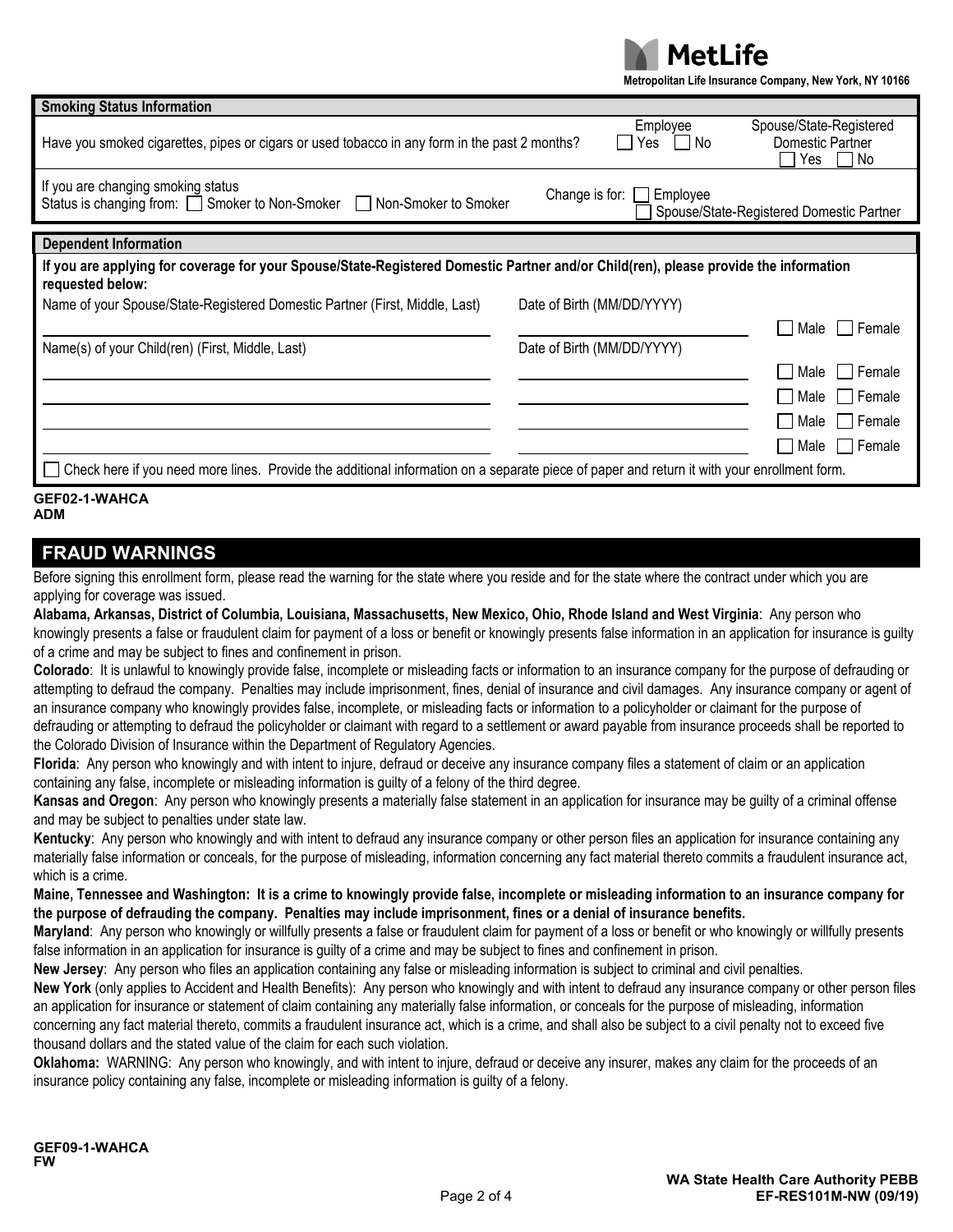

**Metropolitan Life Insurance Company, New York, NY 10166**

**Puerto Rico:** Any person who knowingly and with the intention to defraud includes false information in an application for insurance or files, assists or abets in the filing of a fraudulent claim to obtain payment of a loss or other benefit, or files more than one claim for the same loss or damage, commits a felony and if found guilty shall be punished for each violation with a fine of no less than five thousand dollars (\$5,000), not to exceed ten thousand dollars (\$10,000); or imprisoned for a fixed term of three (3) years, or both. If aggravating circumstances exist, the fixed jail term may be increased to a maximum of five (5) years; and if mitigating circumstances are present, the jail term may be reduced to a minimum of two (2) years.

**Vermont:** Any person who knowingly presents a false statement in an application for insurance may be guilty of a criminal offense and subject to penalties under state law.

**Virginia:** Any person who, with the intent to defraud or knowing that he is facilitating a fraud against an insurer, submits an application or files a claim containing a false or deceptive statement may have violated the state law.

**Pennsylvania and all other states:** Any person who knowingly and with intent to defraud any insurance company or other person files an application for insurance or statement of claim containing any materially false information, or conceals for the purpose of misleading, information concerning any fact material thereto commits a fraudulent insurance act, which is a crime and subjects such person to criminal and civil penalties.

#### **GEF09-1-WAHCA FW**

## **BENEFICIARY DESIGNATION FOR EMPLOYEE INSURANCE**

I designate the following person(s) as primary beneficiary(ies) for any amount payable upon my death for the MetLife insurance coverage applied for in this enrollment form. With such designation any previous designation of a beneficiary for such coverage is hereby revoked.

I understand I have the right to change this designation at any time. I also understand that unless otherwise specified in the group insurance certificate, insurance due upon the death of a Dependent is payable to the Employee.

Check if you need more space for additional beneficiaries and attach a separate page. Include all beneficiary information, and sign/date the page.

| Full Name (First, Middle, Last)                                                                          | Social Security # | Date of Birth (MM/DD/YY) | Relationship |  | Share % |  |  |
|----------------------------------------------------------------------------------------------------------|-------------------|--------------------------|--------------|--|---------|--|--|
| Address (Street, City, State, ZIP Code)                                                                  |                   |                          | Phone #      |  |         |  |  |
| Full Name (First, Middle, Last)                                                                          | Social Security # | Date of Birth MM/DD/YY)  | Relationship |  | Share % |  |  |
| Address (Street, City, State, ZIP Code)                                                                  |                   |                          | Phone #      |  |         |  |  |
| Full Name (First, Middle, Last)                                                                          | Social Security # | Date of Birth (MM/DD/YY) | Relationship |  | Share % |  |  |
| Address (Street, City, State, ZIP Code)                                                                  |                   |                          | Phone #      |  |         |  |  |
| <b>TOTAL:</b><br>Payment will be made in equal shares or all to the survivor unless otherwise indicated. |                   |                          |              |  |         |  |  |
| If all the primary beneficiary (ies) die before me, I designate as contingent beneficiary (ies):         |                   |                          |              |  |         |  |  |
| Full Name (First, Middle, Last)                                                                          | Social Security # | Date of Birth (MM/DD/YY) | Relationship |  | Share % |  |  |
| Address (Street, City, State, ZIP Code)<br>Phone #                                                       |                   |                          |              |  |         |  |  |
| Full Name (First, Middle, Last)                                                                          | Social Security # | Date of Birth (MM/DD/YY) | Relationship |  | Share % |  |  |
| Address (Street, City, State, ZIP Code)<br>Phone #                                                       |                   |                          |              |  |         |  |  |
| Payment will be made in equal shares or all to the survivor unless otherwise indicated.<br>TOTAL:        |                   |                          |              |  |         |  |  |